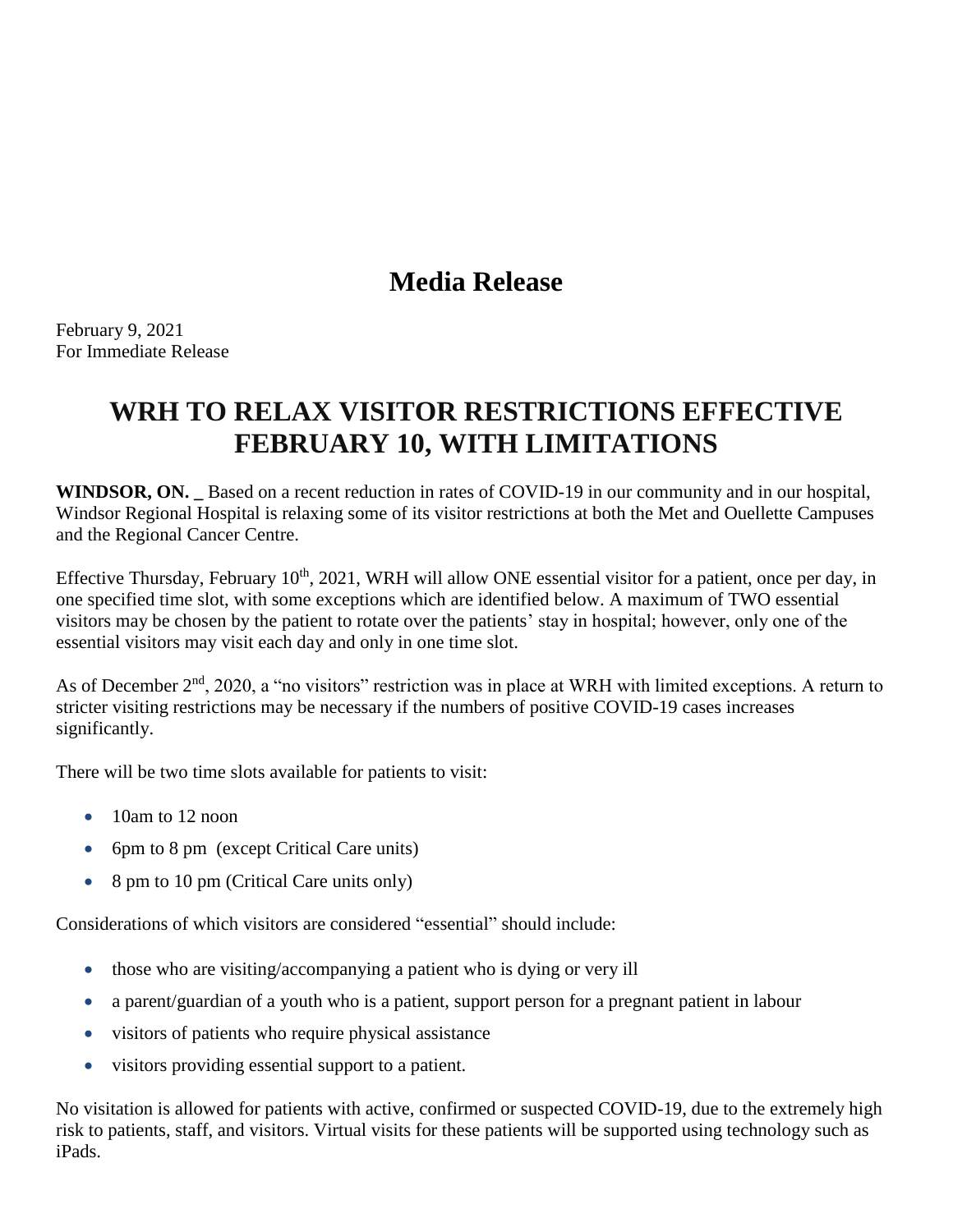## **More than one visitor may be allowed in the following circumstances:**

- Two visitors may rotate (1 visitor at a time) 24/7 for palliative patients
- Two visitors may visit 24/7 for a patient who is near end of life; a one-time visit may be approved for up to 4 visitors- may include visitors less than 18 years of age when accompanied by an adult.
- For Mental Health: 1 essential visitor per patient for 30 minutes during designated times. However, a maximum of 4 visitors will be allowed into 3N and 3S and a maximum of 2 visitors into PICU at a time. Visits must take place in designated common areas and are not permitted in patient rooms.

Please note that the exceptions process for emergency or out-patient visits involves a risk assessment conducted by the clinic/service to determine the risks posed to the patient, other patients, and the visitor. For outpatient departments, the patient will be advised **at the time they are informed of their appointment date** if they may have a visitor accompany them on the visit.

Patients with disabilities that are determined by clinical teams to require personal support of a family member/caregiver will be allowed one visitor who will remain with the patient for the entire visit or in space designated by the clinical team if a procedure requires it.

#### **For a pregnant patient in labour**

- Following the birth, the visitor becomes essential for the newborn and must remain at the bedside until discharge (the mother is not allowed a separate visitor post-delivery). If the essential visitor leaves the hospital after the birth, they cannot return and no additional visitors would be permitted.
- One parent/guardian of an ill newborn, child or youth, may be under age of 18, and may stay with patient/in hospital 24 hours per day

## **If the patient in labour is confirmed or suspected COVID-19**

- Visitor remains with the patient in the same physical environment throughout the care delivery,
- The clinical team is able to provide visitor with a safe environment and teaching necessary for infection control.
- The visitor is masked and reports to Public Health as they may be required to self-isolate, depending on test results

#### **Essential visitors will be restricted if they:**

- Are less than 18 years of age (except as above)
- Are symptomatic
- Have been outside of Canada in the last 14 days
- Have tested positive for COVID-19 (and are not resolved cases )
- Have had close contact with a confirmed case or probable case of COVID-19

Have had close contact with a person with an acute respiratory illness who has been **Outside of Canada** in the 14 days before their symptom onset